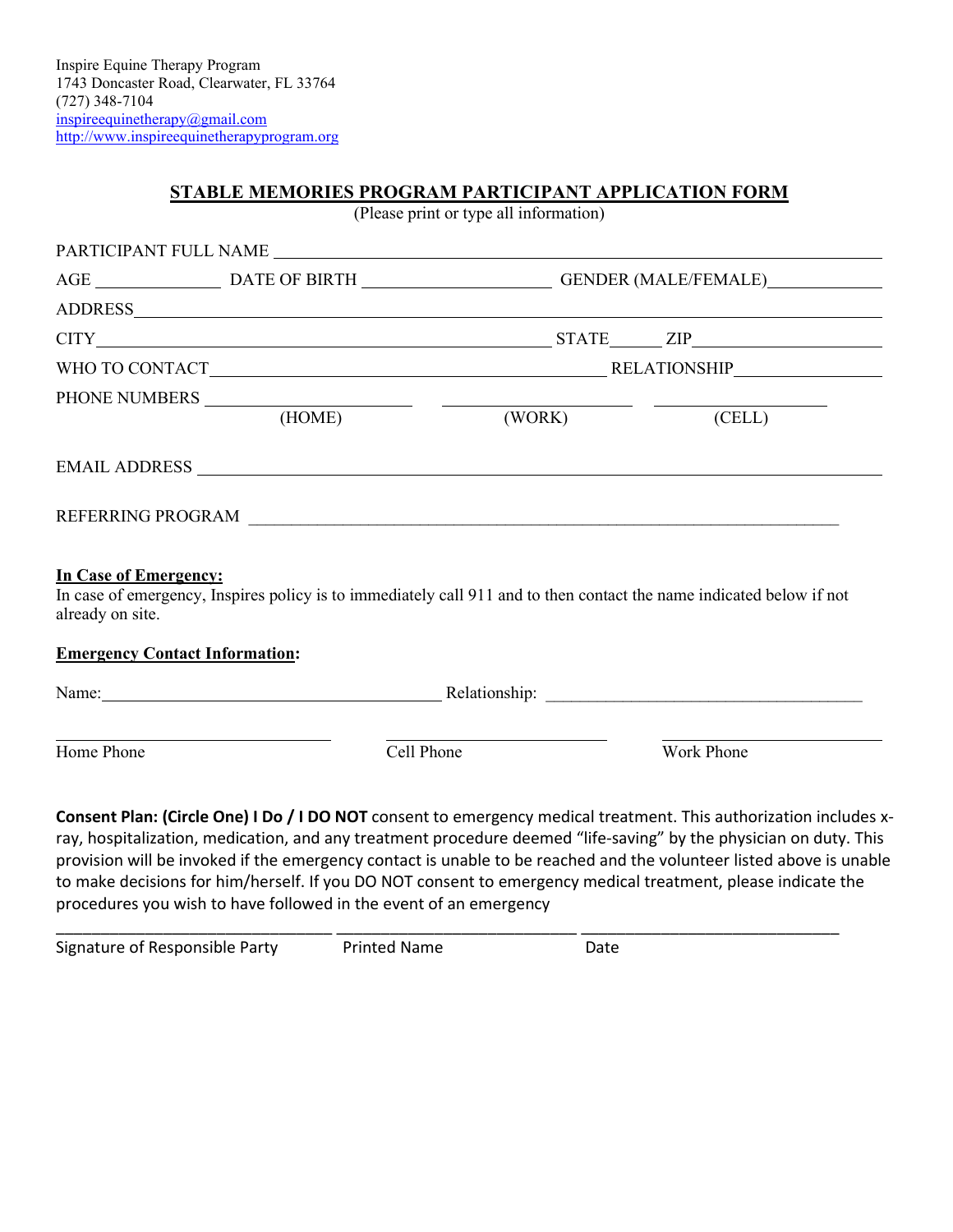### **EQUINE RELATED ACTIVITY RELEASE & HOLD HARMLESS AGREEMENT**

KNOW ALL MEN BY THESE PRESENT: That  $\blacksquare$ , who is known to Inspire as a visitor, volunteer, participant, employee or guest, (hereinafter referred to as "Constituent"), for and in consideration of participation in any Inspire Equine Therapy Programs and presence on any Inspire property and for other good and valuable consideration in hand received by Constituent, the receipt and adequacy of which are hereby acknowledged, does hereby RELEASE AND HOLD HARMLESS, Inspire Equine Therapy Program., a Florida nonprofit corporation, 2001 KJ Trust Agreement Utd. 2-11-11, Araphao to the Son and it's successors and /or assigns, agents, principals, representatives and employees, (hereinafter collectively referred to as "Inspire") of and from all manner of action(s), cause(s) of action, suits, controversies, agreements, promises, damages, judgments, executions, claims and demands whatsoever, in law or in equity, which Constituent has or may have in the future from the signing of this release until the end of such Constituent's participation in an Inspire program or presence on Inspire property, and any claim past, present or future which any personal representative, successor, heir or assignee of said party hereafter can, shall or may have against Inspire for, upon or by reason of any matter, cause or thing whatsoever, from the time of Constituent participation in any Inspire program or being present on any Inspire property until such time as Constituent is not participating in any Inspire program or from a date forward that such Constituent is not present on any Inspire property, such release and hold harmless of Inspire specifically includes, but not by way of limitation, the following:

1) All equine activities at the property leased by Inspire located at 1743 Doncaster Rd, Clearwater, Pinellas County, Florida, including, handling, care, grooming, leading, riding, driving of horses and such activities as defined in Section 773.01, Florida Statues, as amended from time to time; and all activities related to being in the presence of horses or on Inspire property;

2) Any and all rights or claims arising from, relating to, or in any way connected with the death or injury of any person participating in any equine activity sponsored by Inspire or death or injury of person occurring on Inspire property or claim for damage to any Constituent's personal property brought upon any Inspire property by Constituent.

3) Constituent grants Inspire the right and authority to perform a background check on Constituent in advance of Constituent's participation in any Inspire activity or presence on Inspire property and Inspire may make future checks on background from time to time during the Constituent's involvement in any Inspire program or presence on Inspire property. Constituent releases Inspire from any claim, cause of action or damages based upon Inspires authorized background check(s).

4) Any and all rights or claims arising from, relating to or in any way connected with the death or injury of a Constituent who takes transport in any Inspire agent vehicle as part of a sponsored Inspire program occurring outside of the Inspire property.

Under Chapter 773, Florida Statutes, an equine activity or sponsor or equine professional is not liable for any injury to, or the death of, a participant in equine activities resulting from the inherent risks of equine activities. This Release further incorporates the immunity to volunteers of not-for- profit organizations who are acting within the scope of their responsibilities and who do not cause harm willfully or with wanton disregard for safety.

#### **PHOTO AND NAME RELEASE**

For valuable consideration given and which is hereby acknowledged, the undersigned hereby grant(s) Inspire Equine Therapy Program, a Florida nonprofit corporation, and its successors and /or assigns, agents, principals, representatives and employees, (hereinafter collectively referred to as "Inspire") the following permission:

#### **Photo and Name Release:**

The undersigned hereby grant(s) Inspire to take or have taken, still and moving photographs and films including television pictures of \_\_\_\_\_\_\_\_\_\_\_\_\_\_\_\_\_\_\_\_\_\_\_\_\_\_\_\_\_\_\_\_ (print full name) and use of full name and consents and authorizes Inspire, its advertising agents, news media, and any other persons interested in Inspire and its work, to the use and reproduction of the photographs, films and pictures and full name without limit, the generality of the foregoing newspapers, television media, social media, Inspire website, brochures, pamphlets, instructional materials, books and clinical material.

The undersigned choose(s) not to grant permission for the use of the aforementioned name or photographic images.

With regard to the foregoing material, no inducements or promises have been made to us/me to secure our/my signature(s) to this release other than the intention on Inspire to use or be in use or be used the aforementioned name and such photographs, films and pictures for the primary purpose of promotion and aiding its program and or its work.

#### **Note: Signature of Parent/Guardian is REQUIRED if Constituent is UNDER THE AGE OF 18 or is AN ADULT AND UNDER GUARDIANSHIP.**

 $\_$  , and the state of the state of the state of the state of the state of the state of the state of the state of the state of the state of the state of the state of the state of the state of the state of the state of the